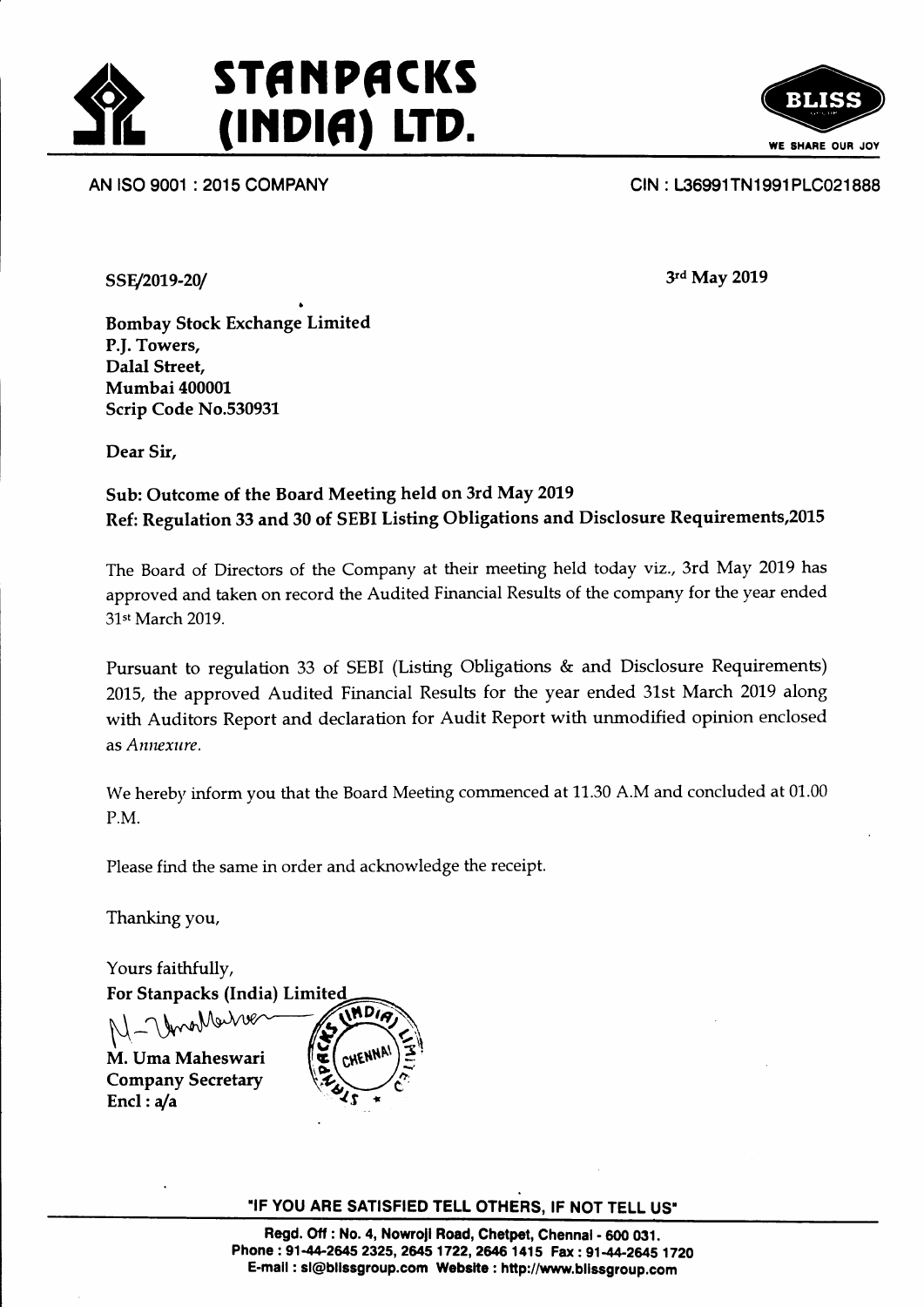

# J.V. RAMANUJAM & CO., CHARTERED ACCOUNTANTS

## Auditor's Report On Quarterly Financial Results and Year to Date Results of the Gompany pursuant to the Regulation 33 of the sEBl (Listing obligations and Disclosure Requirements) Regulations, 2015

# To Board of Directors of stanpacks (lndia) Limited

we have audited the quarterly financial results of stanpacks (lndia) Limited for the quarter ended March 31, 2019 and the year to date results for the period April 1, 2018 to March 31, 2019, attached herewith, being submitted by the company pursuant to the requirement of Regulation 33 of the SEBI (Listing Obligations and Disclosure Requirements) Regulations, 2015. These quarterly financial results as well as the year to date financial results have been prepared on the basis of the interim financial statements, which are the responsibility of the company's management. Our responsibility is to express an opinion on these financial results based on our audit of such interim financial statements, which have been prepared in accordance with the recognition and measurement principles laid down in lndian Accounting standard for lnterim Financial Reporting (lnd As 34), prescribed, under section 133 of the Act read with the Companies (Indian Accounting Standards) Rules, 2015, as amended, and other accounting principles generally accepted in India..

We conducted our audit in accordance with the auditing standards generally accepted in India. Those standards require that we plan and perform the audit to obtain reasonable assurance about whether the financial results are free of material misstatement(s). An audit includes examining, on a test basis, evidence supporting the amounts disclosed as financial results. An audit also includes assessing the accounting principles used and significant estimates made by management. We believe that our audit provides a reasonable basis for our opinion.

ln our opinion and to the best of our information and according to the explanations given to us these quarterly financial results as well as the year to date results:

- (i) are presented in accordance with the requirements of Regulation 33 of the sEBl (Listing obligations and Disclosure Requirements) Regulations, 2015 in this regard; and
- (ii) gives a true and fair view of the net profit and other financial information for the quarter ended March 31, zo19 as well as the year to date results for the period from April 1, 2018 to March 31, 2019.

for J.Y. Ramanujam & Co. Chartered Accountants FRN No.02947S

!{l r;:

^ M.No.233192 (Sri Narayaha Jakhotia) **Partner** 

Place: Chennai Date: MaY 03, 2019

F1, Lakshmi, New No.56, Old No.28, Third Main Road, Raja Annamalaipuram, Chennai - 600028. Telephone:  $044 - 24342325$  Fax: 044 - 4214 2850 E-mail: jvrjam@gmail.com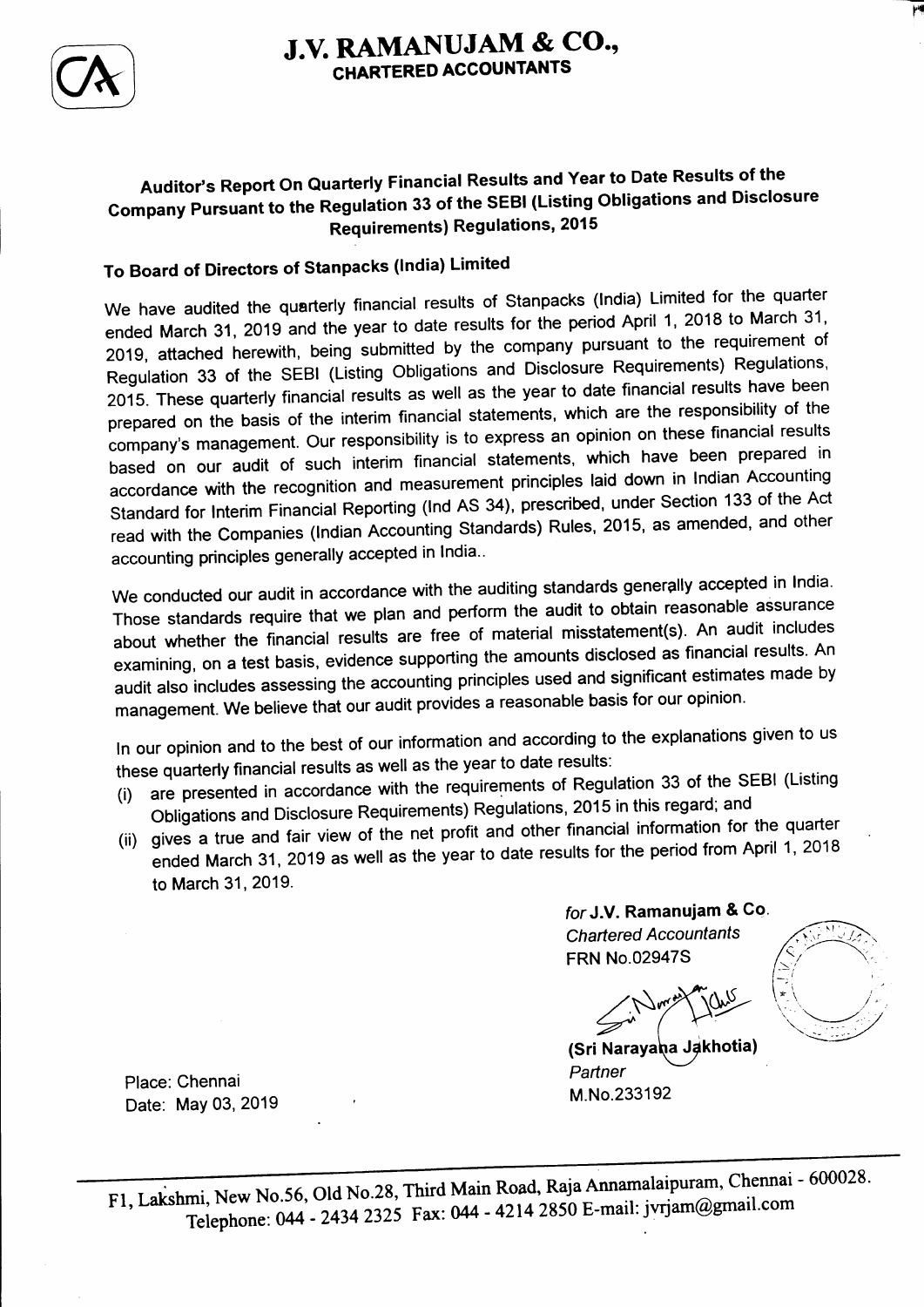#### **Stanpacks (India) Limited**

CIN - L36991TN1991PLC021888

Regd Office: New No. 4, "S.K. Enclave" Nowroji Road, Chetpet, Chennai - 600031

Telephone No. 044-2645 1722; Fax:044-26451720; email id:info@blissgroup.com; Website - www.blissgroup.com

Rs.in Lakhs except EPS

Statement of Audited Financial Results for the quarter ended and year ended 31st March 2019

| SI                        | <b>Particulars</b>                                       | Quarter Ended  |                          |                | <b>Period Ended</b> |                |
|---------------------------|----------------------------------------------------------|----------------|--------------------------|----------------|---------------------|----------------|
| <b>No</b>                 |                                                          | 31.03.2019     | 31.12.2018               | 31.03.2018     | 31.03.2019          | 31/03/2018     |
|                           |                                                          | <b>Audited</b> | (Un-Audited)             | <b>Audited</b> | <b>Audited</b>      | <b>Audited</b> |
| $\mathbf{I}$              | <b>Revenue From Operations</b>                           | 868.21         | 861.99                   | 868.78         | 3,658.39            | 3,216.83       |
| II                        | Other Income                                             | 5.59           | (0.19)                   | 10.20          | 15.03               | 11.24          |
| III                       | Total Income (I+II)                                      | 873.80         | 861.81                   | 878.98         | 3,673.43            | 3,228.07       |
| <b>IV</b>                 | <b>Expenses</b>                                          |                |                          |                |                     |                |
|                           | (a) Cost of materials consumed                           | 465.70         | 452.26                   | 394.69         | 2,193.90            | 1,902.99       |
|                           | (b) Purchases of Stock-in-Trade                          |                |                          |                |                     |                |
|                           | (c) Changes in inventories of finished goods, Stock-in - |                |                          |                |                     |                |
|                           | Trade and work-in-progress                               | 53.65          | 4.54                     | 229.32         | 4.01                | 122.15         |
|                           | (d) Employee benefits expense                            | 65.90          | 64.07                    | 61.51          | 259.11              | 209.29         |
|                           | (e) Finance costs                                        | 39.43          | 49.02                    | 37.21          | 183.78              | 211.74         |
|                           | (f) Depreciation and amortization expense                | 14.25          | 16.04                    | 15.91          | 62.25               | 68.18          |
|                           | (g)Other expenses                                        | 226.16         | 265.18                   | 122.77         | 944.41              | 666.89         |
|                           | Total expenses (IV)                                      | 865.09         | 851.12                   | 861.41         | 3,647.46            | 3,181.26       |
| V                         | Profit/(loss) before exceptional items and tax (III-IV)  | 8.71           | 10.69                    | 17.57          | 25.97               | 46.82          |
| VI                        | <b>Exceptional Items</b>                                 |                |                          |                |                     |                |
| <b>VII</b>                | Profit/(loss) before tax (V-VI)                          | 8.71           | 10.69                    | 17.57          | 25.97               | 46.82          |
| <b>VIII</b>               | Tax expense:                                             |                | $\overline{\phantom{0}}$ |                |                     |                |
|                           | (1) Current tax                                          |                | ٠                        |                |                     |                |
|                           | (2) Deferred tax                                         | 12.21          |                          | 4.88           | 12.21               | 4.88           |
| IX.                       | Profit (Loss) for the period after tax (VII-VIII)        | (3.50)         | 10.69                    | 12.69          | 13.76               | 41.93          |
|                           | Other Comprehensive Income - Items that will not be      |                |                          |                |                     |                |
| $\boldsymbol{\mathsf{x}}$ | reclassified subsequently to profit or loss              | 0.36           | $\blacksquare$           | 13.93          | 0.36                | 13.93          |
|                           | Total Comprehensive Income for the period (XIII+XIV)     |                |                          |                |                     |                |
|                           | (Comprising Profit (Loss) and Other Comprehensive Income |                |                          |                |                     |                |
| XI                        | for the period)                                          | (3.86)         | 10.69                    | (1.24)         | 13.40               | 28.01          |
|                           | Paid up equity Share Capital (Face Value of Rs. 10)      |                |                          |                |                     |                |
| <b>XII</b>                |                                                          | 609.60         | 609.60                   | 609.60         | 609.60              | 609.60         |
| XIII                      | Earnings per equity share (Basic & Diluted):             | (0.06)         | 0.18                     | 0.21           | 0.23                | 0.69           |

Notes:

The above statement of Audited Financial Results have been reviewed by the Audit Committee and approved by the Board of Directors  $\mathbf{1}$ . at its meeting held on 3rd May 2019

The financial results and other financial information for the quarter ended March 31, 2019 has been reviewed and has been presented 2 based on the information compiled by the management after making necessary adjustments to provide a true and fair view of the

results in accordance with IND AS.

During the quarter ended 31st March 2019, the Company does not have more than one reportable segement. Accordingly, segmental  $\overline{\mathbf{3}}$ information is not required to be provided.

4 Previous period's figures have been regrouped or reclassified wherever necessary.

5 No investors' complaint was pending either at the beginning or at the end of the Quarter. Further no investor's complaint has been The above audited financial results for the quarter ended 31st March 2019 are available in the company's website www.bligsgroup.com

and Bombay Stock Exchange website www.bseindia.com

Place : Chennai Date : 3rd May 2019

for and on behalf of the Board Gopinath G **Managing Director**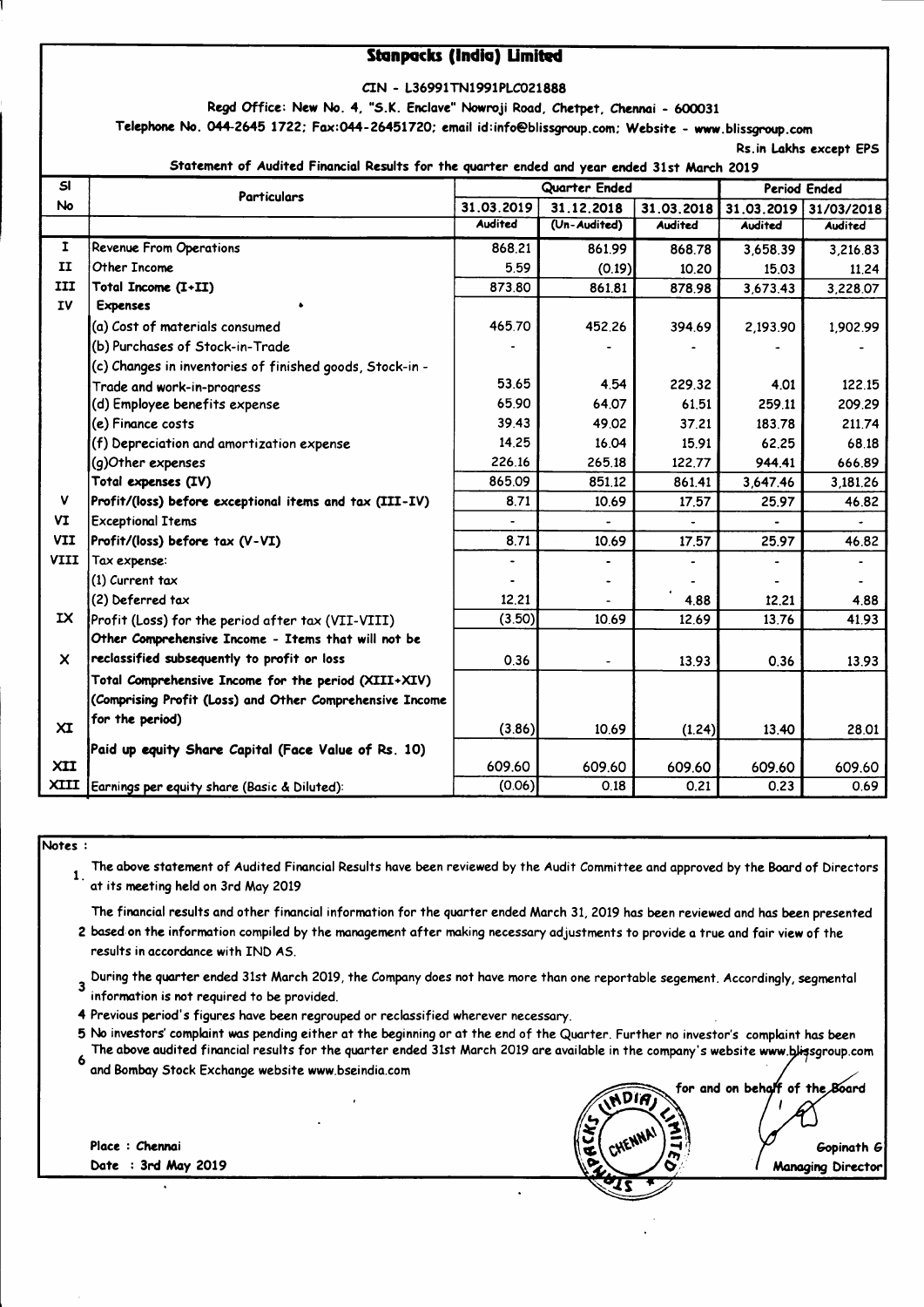|              | Assets                                                                         |                      | Rs. In Locs           |
|--------------|--------------------------------------------------------------------------------|----------------------|-----------------------|
| 1            | Non-current assets                                                             | 31/03/2019           | 31/03/2018            |
|              | Property, plant and equipment                                                  | 300.58               | 346.86                |
|              | Capital work-in-progress                                                       |                      |                       |
|              | Investment property                                                            |                      |                       |
|              | Goodwill                                                                       |                      |                       |
|              | Other intangible assets                                                        |                      |                       |
|              | Intangible assets under development                                            |                      |                       |
|              | Biological assets other than bearer plants                                     |                      |                       |
|              | Investments accounted for using equity method                                  |                      |                       |
|              | Non-current financial assets                                                   | 300.58               | 346.86                |
|              | Non-current investments                                                        |                      |                       |
|              | Trade receivables, non-current                                                 |                      |                       |
|              | Loans, non-current                                                             | 0.09                 | 1.45                  |
|              | Other non-carrent financial assets                                             |                      |                       |
|              | Total non-current financial assets                                             | 0.09                 | 1.45                  |
|              | Deferred tax assets (net)                                                      | 34.01                | 46.22                 |
|              | Other non-current assets                                                       | 118.36               | 121.88                |
|              | Total non-current assets                                                       | 453.04               | 516.41                |
| 2            | Current assets                                                                 |                      |                       |
|              | <b>Inventories</b>                                                             | 1,247.38             | 1.285.33              |
|              | <b>Current financial asset</b>                                                 |                      |                       |
|              | Current investments                                                            |                      |                       |
|              | Trade receivables, current                                                     | 395.94               | 455.04                |
|              | Cash and cash equivalents                                                      | 19.36                | 20.76                 |
|              | Bank balance other than cash and cash equivalents                              | $\ddot{\phantom{1}}$ | $\tilde{\phantom{a}}$ |
|              | Loans, current                                                                 | 3.63                 | 12.84                 |
|              | Other current financial assets                                                 |                      |                       |
|              | Total current financial assets                                                 | 418.93               | 488.63                |
|              | Current tax assets (net)                                                       |                      |                       |
|              | Other current assets                                                           |                      |                       |
|              | Total current assets                                                           | 1,666.31             | 1,773.96              |
|              | 3 Non-current assets classified as held for sale                               |                      |                       |
| ####         | Regulatory deferral account debit balances and related deferred tax            |                      |                       |
|              | Assets                                                                         |                      |                       |
|              | <b>Total assets</b>                                                            | 2,119.35             | 2,290.37              |
|              | <b>Equity and liabilities</b>                                                  |                      |                       |
| $\mathbf{1}$ | Equity                                                                         |                      |                       |
|              | Equity attributable to owners of parent                                        |                      |                       |
|              | Equity share capital                                                           | 609.60               | 609.60                |
|              | Other equity                                                                   | (324.50)             | (337.92)              |
|              | Total equity attributable to owners of parent                                  | 285.10               | 271.68                |
|              | Non controlling interest                                                       |                      |                       |
|              | <b>Total equity</b>                                                            | 285.10               | 271.68                |
| 2            | Liabilities                                                                    |                      |                       |
|              | Non-current liabilities                                                        |                      |                       |
|              | Non-current financial liabilities                                              |                      |                       |
|              | Borrowings, non-current                                                        | 698.88               | 694.37                |
|              | Trade payables, non-current                                                    |                      |                       |
|              | Other non-current financial liabilities                                        |                      |                       |
|              | Total non-current financial liabilities                                        | 698.88               | 694.37                |
|              | Provisions, non-current                                                        | 88.62                | 85.33                 |
|              | Deferred tax liabilities (net)                                                 |                      |                       |
|              | Deferred government grants, Non-current                                        | $\overline{a}$       |                       |
|              | Other non-current liabilities                                                  |                      |                       |
|              | Total non-current liabilities                                                  | 787.50               | 779.70                |
|              | Current liabilities                                                            |                      |                       |
|              | Current financial liabilities                                                  |                      |                       |
|              | Borrowings, current                                                            | 759.07               | 749.66                |
|              | Trade payables, current                                                        | 182.39               | 333.90                |
|              | Other current financial liabilities                                            | $\overline{a}$       | $\overline{a}$        |
|              | Total current financial liabilities                                            | 941.45               | 1,083.56              |
|              | Other current liabilities                                                      | 101.38               | 155.57                |
|              | Provisions, current                                                            | 3.92                 | (0.14)                |
|              | Current tax liabilities (Net)                                                  |                      |                       |
|              | Deferred government grants, Current                                            |                      |                       |
|              | <b>Total current liabilities</b>                                               | 1,046.75             | 1,238.99              |
| 3            | Liabilities directly associated with assets in disposal group classified as    |                      |                       |
|              | held for sale                                                                  |                      |                       |
| 4            | Regulatory deferral account credit balances and related deferred tax liability |                      |                       |
|              | <b>Total liabilities</b>                                                       |                      |                       |
|              |                                                                                | 1,834.25             | 2,018.69              |
|              | Total equity and liabilites                                                    | 2,119.35             | 2,290.37              |

(NDIR) OFINE ! **HENNA!** acks